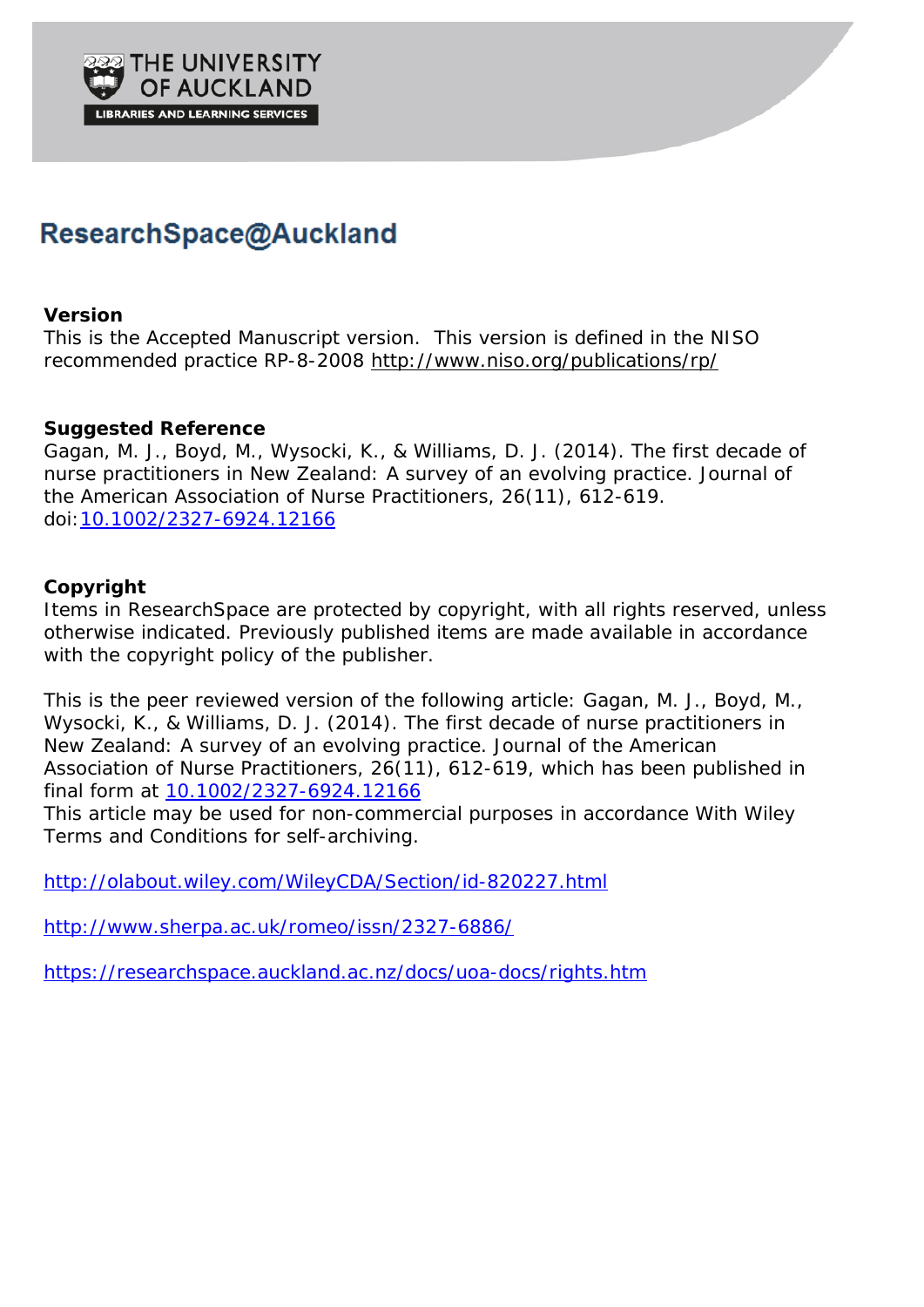The first decade of nurse practitioners in New Zealand: a survey of an evolving practice

Mary Jo Gagan, Michal Boyd, Diane Williams and Ken Wysocki

In Press – accepted for publication in the

Journal of the American Association of NPs 2014

# Abstract

Background: Nurse Practitioners (NPs) have been registered in New Zealand (NZ) since 2002. This article describes a sample of their practices and outcomes across a variety of healthcare specialties. The PEPPA model was used as a guide for the organisation of data, the discussion of findings and recommendations for the future.

Methods: Two emailed surveys of registered NPs (including qualitative and quantitative data) were conducted by the professional organisation, Nurse Practitioners New Zealand in 2011 and 2012.

Conclusions: After 10 years, NPs in NZ demonstrated efficient practice and have produced measureable improved health care outcomes.

Implications for practice: NP practices are continuing to develop and are contributing to increased access to health care and improved health outcomes in New Zealand.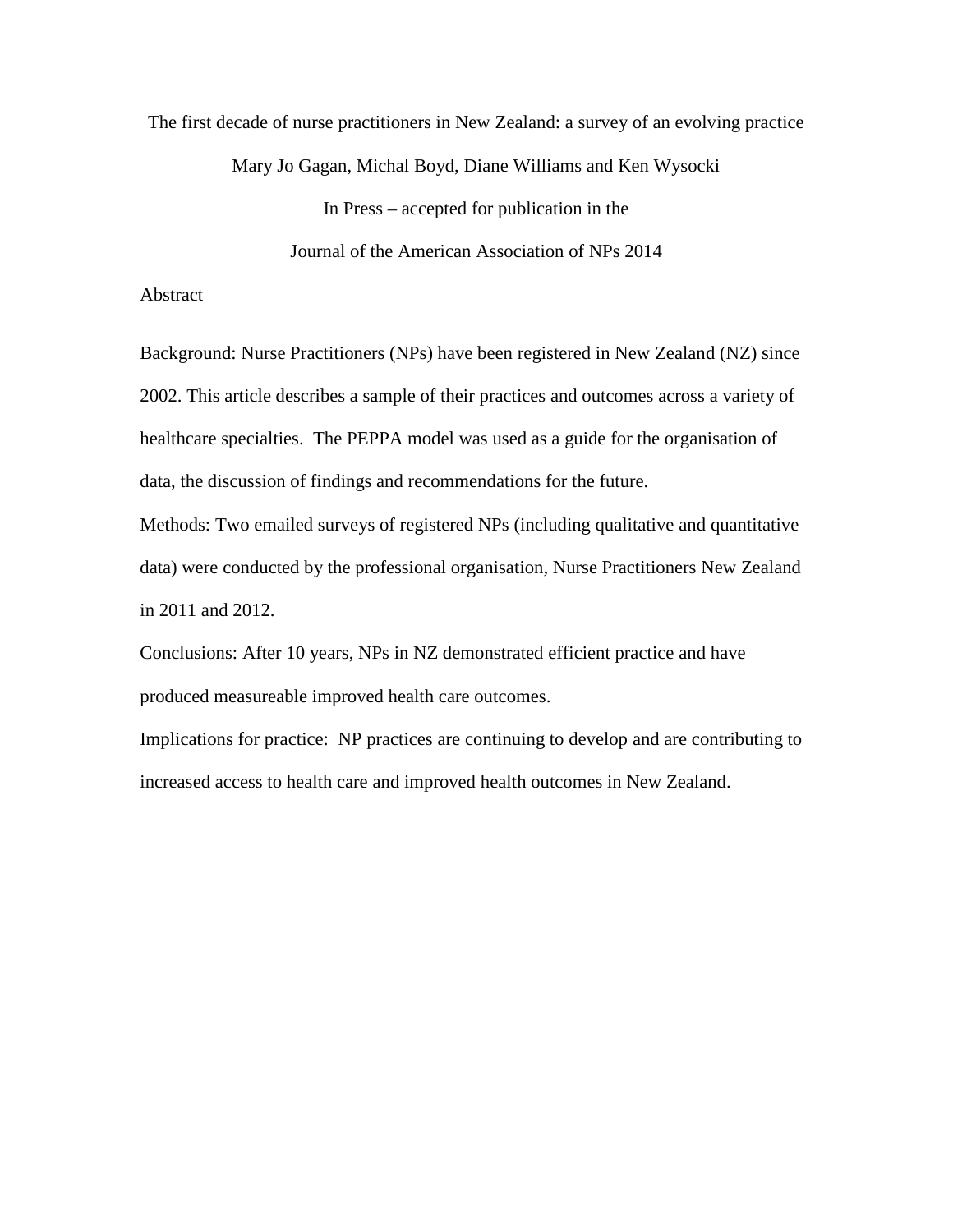Introduction

In 1998 the New Zealand Ministerial Taskforce on Nursing released a document identifying the potential for nurses to contribute to improved health care outcomes; specifically, the taskforce recommended the development of the nurse practitioner (NP) advanced nursing practice role. The taskforce foresaw roles in the community, hospitals, schools, and other care providing agencies (Ministerial Taskforce on Nursing, 1998). In 2001 the Nursing Council of New Zealand (NCNZ) identified seven practice areas they believed the NP could impact the most. The areas were mental health, chronic disease management, emergency and trauma, perioperative, palliative, primary care, and high dependency care.(Nursing Council of New Zealand, 2002) The following year the NCNZ announced it would begin the registration process for the Nurse Practitioner scope of practice. Later that year the council registered New Zealand's first NP, a neonatal nurse practitioner. NCNZ registered the  $100<sup>th</sup>$  NP early in 2012. According to the NCNZ as of May 31, 2013, 121 nurse practitioners had been registered by NCNZ (C. Rubio, registration consultant Nursing Council New Zealand).

To become eligible for registration in NP in NZ an individual must have a minimum of 4 years experience in a practice area and have completed a clinical master's degree in an approved nursing council program (Nursing Council New Zealand, 2013). The individual then submits a portfolio documenting how they have achieved the competencies of the NP. If the portfolio review by council is successful the individual is then invited to a panel interview / oral examination where further discussion of the nurse's abilities to function as a safe and competent NP occurs. It can often take nurses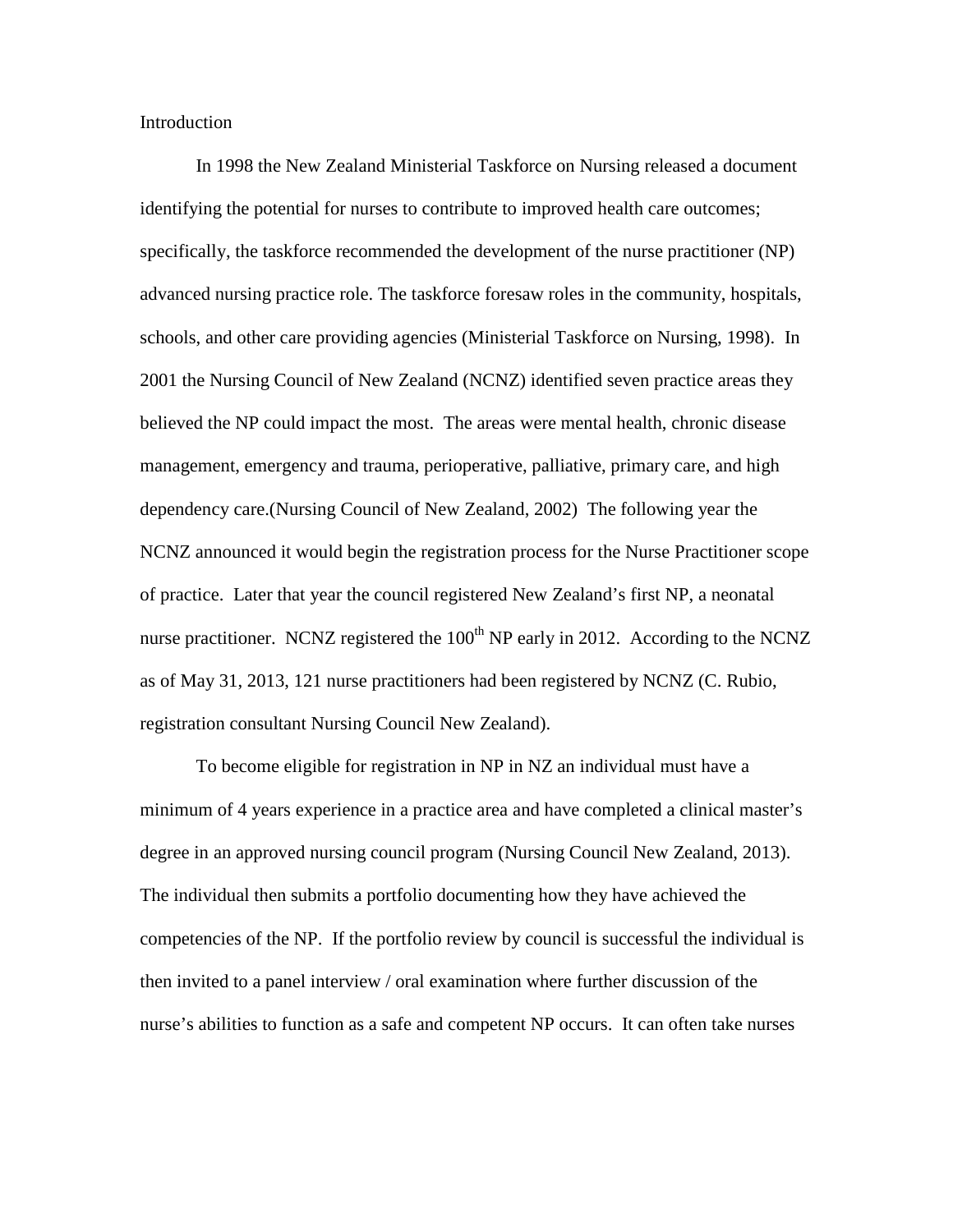two to three years to complete the Nurse Council portfolio process after completing their post graduate education.

Nurse Practitioners in other countries have been shown to positively impact the quality and quantity of life experienced by the individuals, families, and communities they serve (Brown & Grimes, 1995; Cooper, Lindsay, Kinn, & Swann, 2002; Larkin, 2003). NPs have also been shown to practice in a cost-effective manner (Hunter, Ventura, & Kearns, 1999; Jenkins & Torrisi, 1995; Paez & Allen, 2006; Spitzer, 1997). The argument follows that NPs in New Zealand could do the same. The question is have the NPs in New Zealand achieved similar outcomes?

The participatory, evidence-based, patient-centred process or PEPPA model for implementation and evaluation of new Advance Practice Nurse (APN) health care roles has been used as a framework to support APN need, identify APN goals, promote integration and utilization of APN knowledge, skills and expertise, create supportive practice environments for the APN role, and promote continuous evaluation or APN role development (Bryant-Lukosius & Dicenso, 2004; McMasters University). The PEPPA framework served as a tool in evaluating the progress of the NZ APN role.

PEPPA is a 9 step framework that can be used to identify and clarify the goals, role, and issues that need to be considered and addressed when creating, implementing, and evaluating a new role in the health care arena, specifically the APN role (Bryant-Lukosius & Dicenso, 2004; McMasters University). The nine steps are as follows:

1. define the patient population and describe current model (i.e., identify interactions with health care providers and services to understand and describe the current model of care)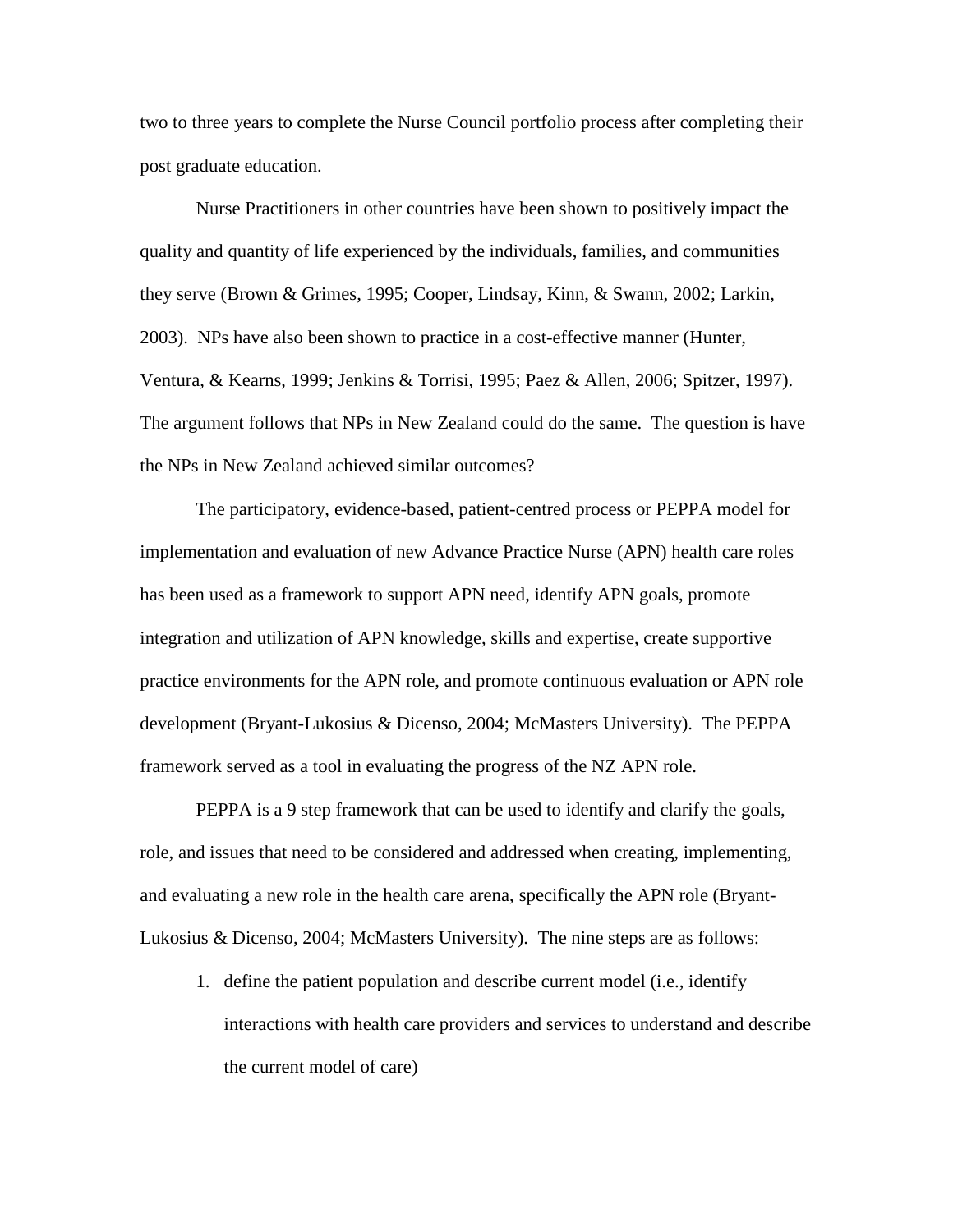- 2. identify stakeholders and recruit participants
- 3. determine need for a new model of care (i.e., conduct a health needs assessment)
- 4. identify priority problems and goals (i.e., participating stakeholders establish outcome based goals to improve the model of care)
- 5. define the new model of care and the APN role (i.e., types of APN roles are considered)
- 6. plan implementation strategies (i.e., ensure system readiness for the APN role and identifying facilitators and barriers)
- 7. initiate APN role implementation plan (i.e., hire the APN, monitor the progress of the role, and initiate/modify strategies to support the APN role)
- 8. evaluate APN role and new model of care (i.e., systematically evaluate the APN role structure, processes and outcomes to promote on going role development and enhancement)
- 9. long term monitoring of the APN role and model of care (i.e., iterative process to ensure the APN role is relevant, sustainable and improved based on new research, health care environment changes, treatment practices and patient needs)

The focus of this paper is step 8, evaluation of Advance Practice Role and new model of care. The evaluation approach in step 8 focuses on structure, process and outcomes. Structure can be thought of as the human, physical and financial resources needed to provide care. Process refers to the types of services and methods of delivery. Outcomes are changes in the client's current or future health status. Outcomes are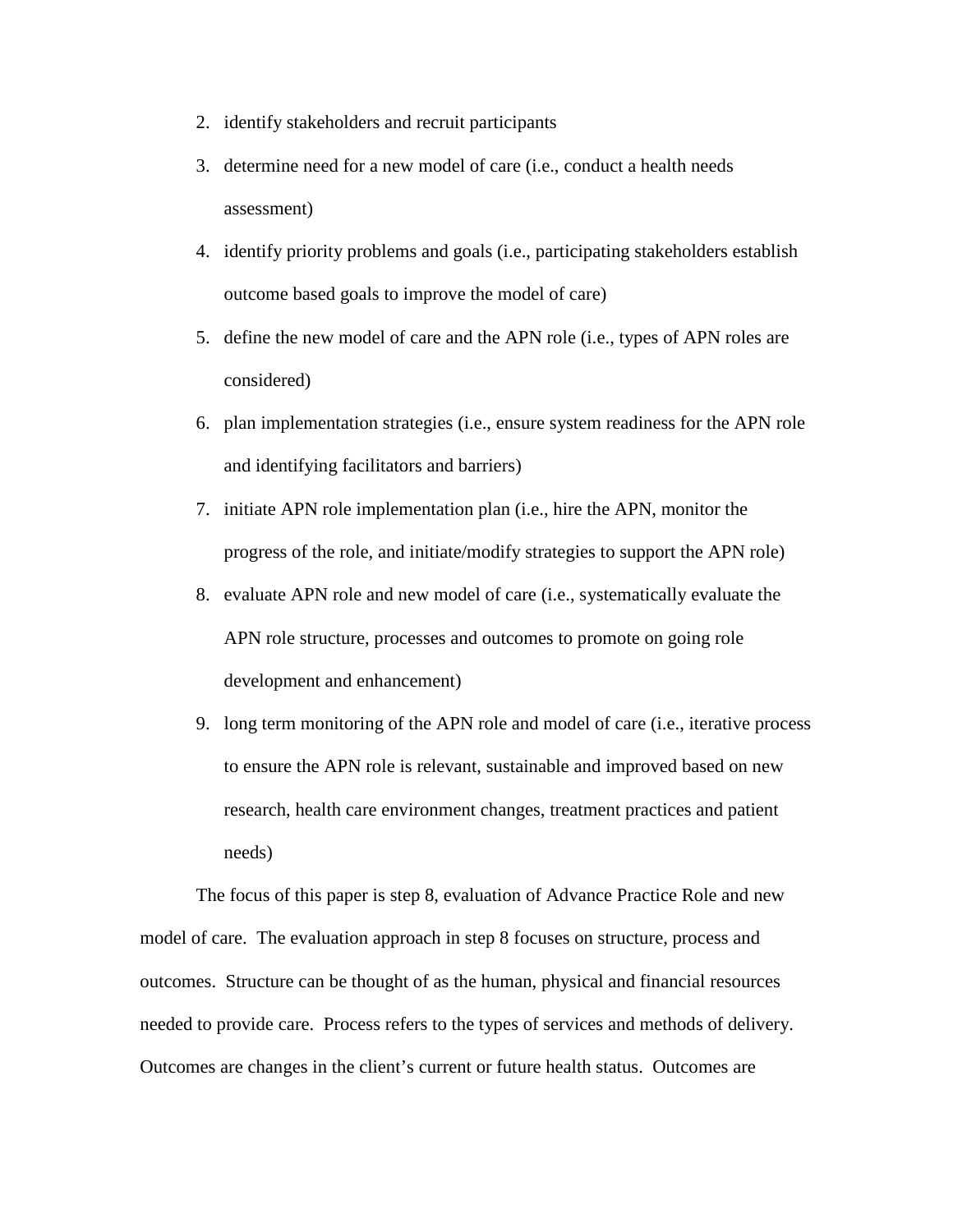impacted by the structure and process of health care delivery. Researchers suggest that initial outcomes to be evaluated should relate to safety, efficacy, acceptance, satisfaction, costs and role transfer (Mitchell-DiCenson, 1996).

Incidentally it is noted in New Zealand, many of the steps identified as prerequisites to the initiation of a new NP role in the PEPPA framework actually occurred during the "initiation of role implementation" or step 7 rather than in earlier steps of preparation for the role as described in the PEPPA model. The failure to fully address the issues identified in the earlier steps has lead to some interesting issues for NPs in New Zealand around funding, system support, prescribing, and other barriers to the full utilization of the role in a variety of settings. This is a discussion worthy of another paper and not addressed further in this document.

During the first decade of the New Zealand Nurse Practitioner role implementation many individual NP roles were evaluated, but to date there has not been a comprehensive description of NPs in New Zealand or the NP role implementation audits and studies that were conducted. The purpose of this research is to describe the existing NPs practicing in New Zealand and present findings of qualitative and quantitative analysis from Nurse Practitioners surveyed regarding clinical practice in New Zealand. This article presents data describing NPs practicing in New Zealand as of 2012 and includes data reflecting evaluation of some of these practices. The findings are based on the available data from the practices of a self-identified sample of the NPs in New Zealand.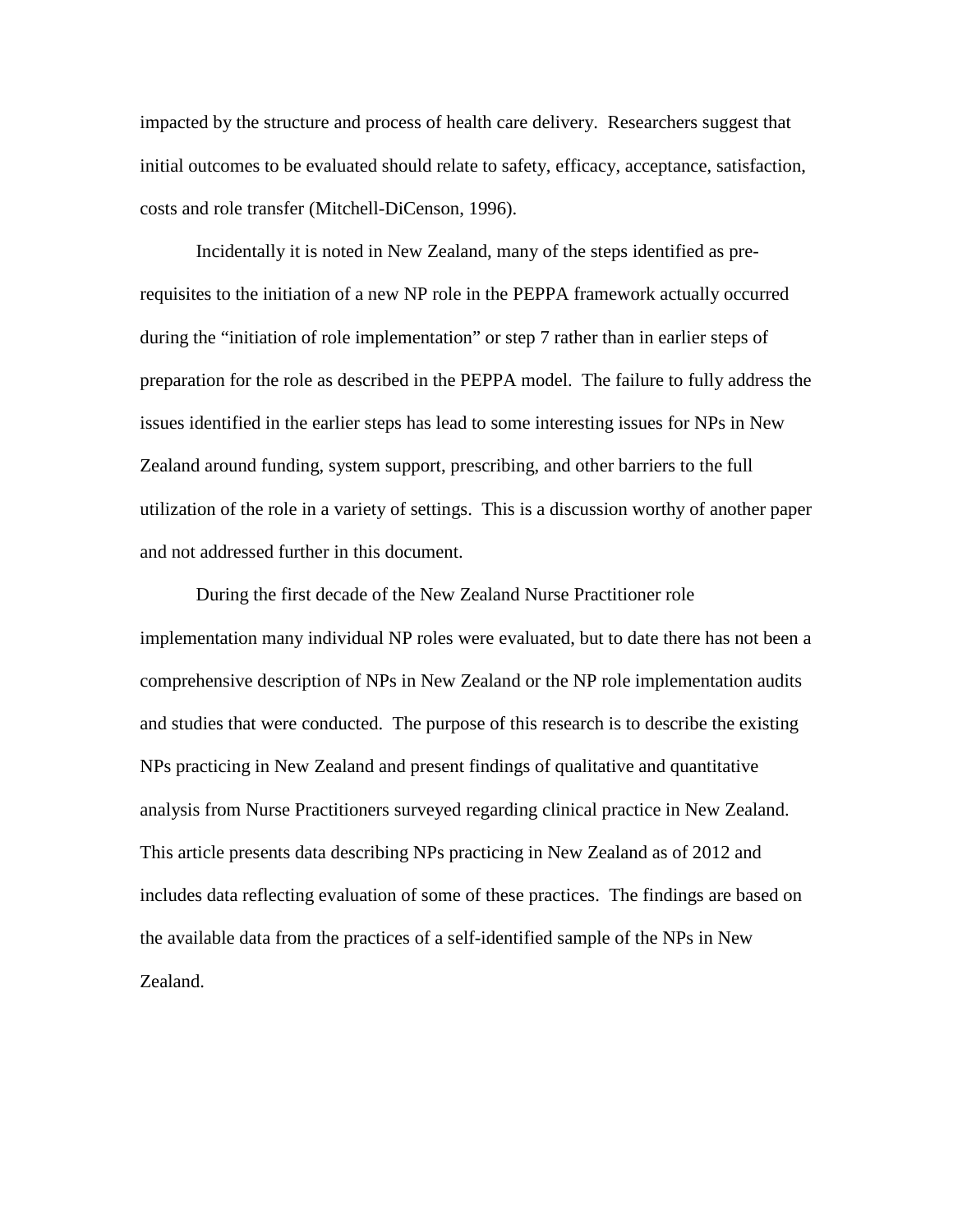Methodology

Two surveys were completed in New Zealand. The first survey approved and completed in 2011 was conducted by Nurse Practitioners New Zealand (NPNZ) using email. NPNZ is a national organization representing and advocating NP practice in an effort to facilitate quality integrated healthcare throughout New Zealand (College of Nurses Aotearoa New Zealand). NPNZ invited Nurse Practitioners across New Zealand to submit previously collected practice evaluation data they were willing to share with researchers via return email. The invitation was extended to the members of the professional organisation Nurse Practitioner New Zealand. Members were also asked to contact NP colleagues that were not members of this organisation and ask them to respond to the questionnaire. Three months were allowed for NPs to respond and one follow-up reminder was issued two months from initial announcement. Evaluation data provided by the NPs were grouped by themes by a PhD prepared nurse researcher and shared with two other PhD prepared nurse researchers. The grouping of evaluation data were according to the three categories of structure, process and outcome evaluation supported by PEPPA (Bryant-Lukosius & Dicenso, 2004).

It is important to note the quality of each project reported by the NPs was not assessed for this project. It was accepted that the evaluation data reported by the participating NPs were collected and analysed using a validated method by each individual NP submitting the information. All data collected were de-identified; individual practices or patients could not be identified from the data and each NP provided all data willingly.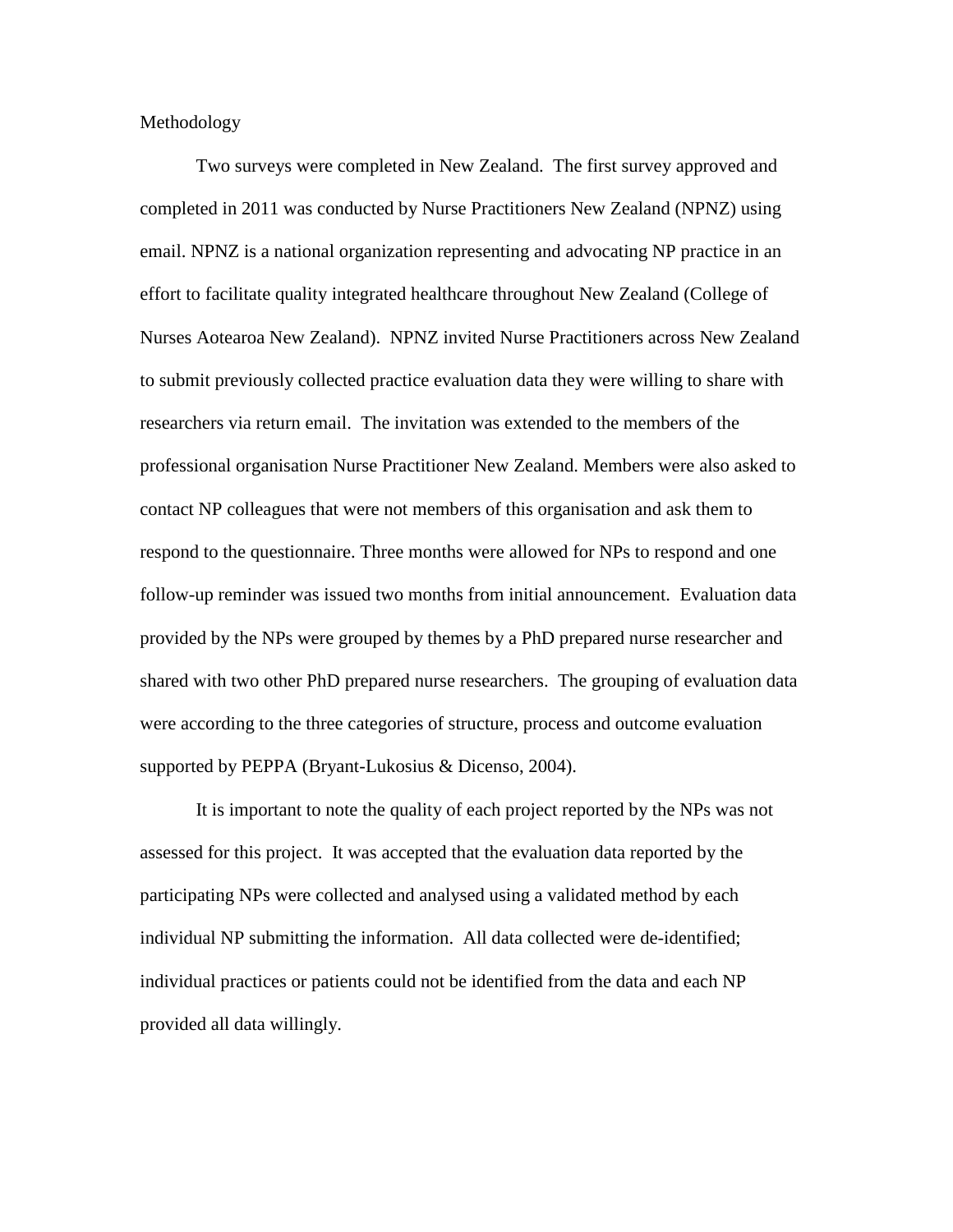The second survey, approved and conducted in 2012 by NPNZ also invited NPs to participate via email. This second survey was descriptive in focus. The purpose was to describe current NP practice in New Zealand, including how long NPs had been practicing, where they were practicing, if they were prescribing, and how supportive their work environments were.

All registered NPs in New Zealand were sent an email from NPNZ asking them to complete an online survey. The email included the link to the survey. To participate the NP had to go to the site and respond to the questions. Survey Monkey tool was used to present questions and collect the data. A time limit of one month for NP response was established. Descriptive analysis included Survey Monkey response ratios and basic SPSS statistical analysis.

## *Ethical considerations*

All on-line survey participation was voluntary by NPs. All on-line survey data were reported in aggregate and individual participants could not be identified. All NP practice evaluation data were conducted as healthcare audits by the NP and support personnel employed by the organisation in which they practice. All data reported by the NPs were reported as aggregate and all participants were anonymous. According to New Zealand National Ethics Advisory Committee guidelines the audit and survey methods were classified as low risk and did not require formal ethics committee evaluation (National Ethics Advisory Committee, 2012).

## *Limitations of the study*

Limitations centered on methodology, such as lack of control over the data collected, analysed, and submitted by the individual NPs who responded to the call for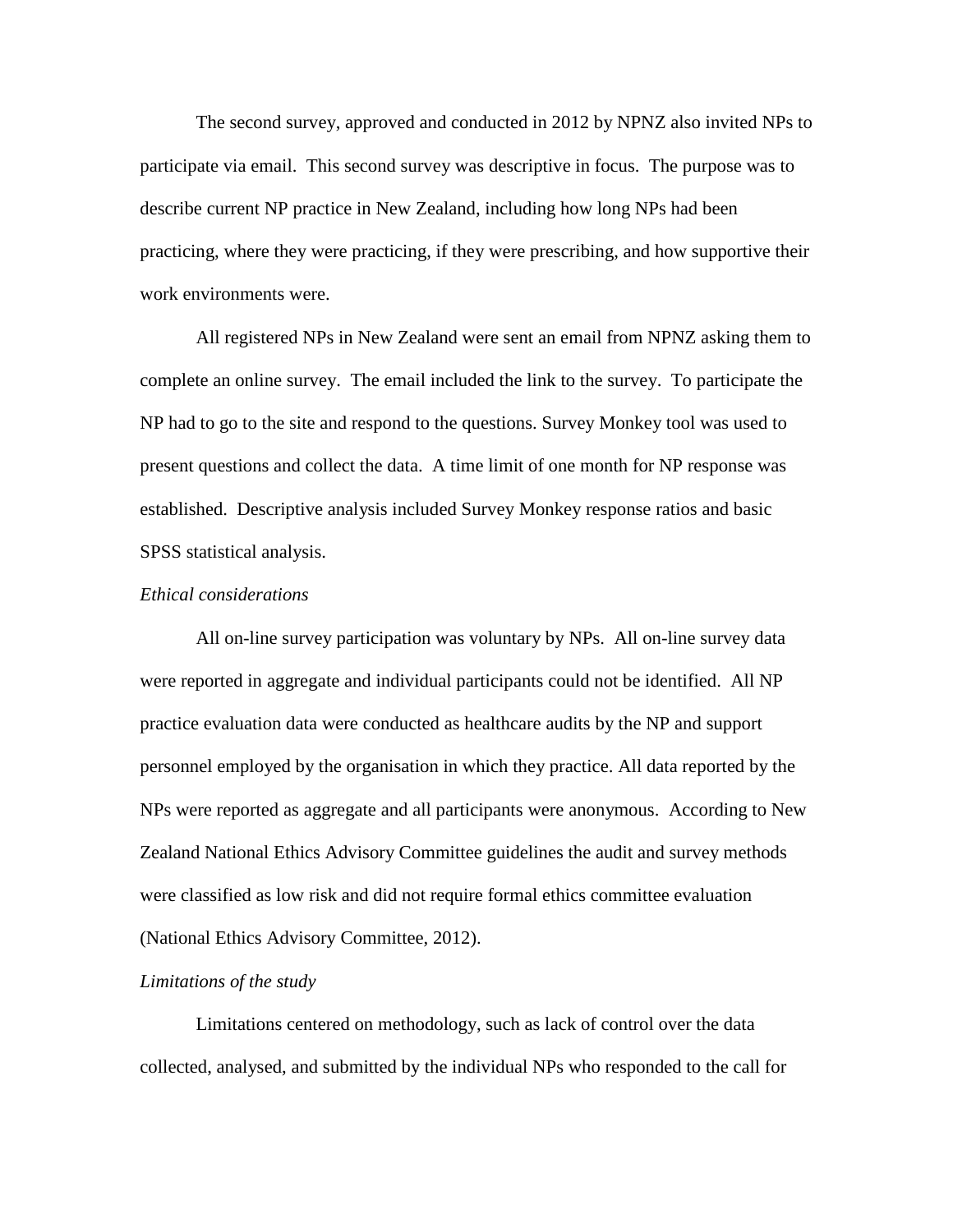information about their practices. It is possible there was response bias; perhaps other NPs in NZ had data but failed to submit it because it did not support a positive impact on clients or the systems where they worked. Another limitation may relate to the use of email to invite participation. It is possible that the 25 NPs who did not respond to the request to participate never received the invitation. The use of email solicitation did not allow for any gathering of info on non-responders.

Given the relatively small population of approximately 4.5 million in NZ (Statistics New Zealand, 2013), the low numbers of registered NPs at the time of data collection and the overall purpose of the research, the following results can be considered a useful first step for the review of the implementation and evaluation of the advanced practice role in NZ.

# Results

Results for the two surveys are presented in reverse order of the actual data collection described above. This order provides a picture of NPs in New Zealand before presenting the practice evaluation data.

#### *Descriptive Survey*

Seventy-six NPs responded to the survey from a possible 100 that could be reached for a response rate of 76%. However not all 76 responded to every question in the survey. The majority of the respondents have been registered as NPs between two and five years. Eight percent of the NP respondents were not employed in NP roles, 17% were not authorized to prescribe medications, 6.8% did not order laboratory tests, while 21.1% did not order radiology investigations. Initial barriers and inconsistencies of access in ordering radiology have had considerable influence on this figure nationally.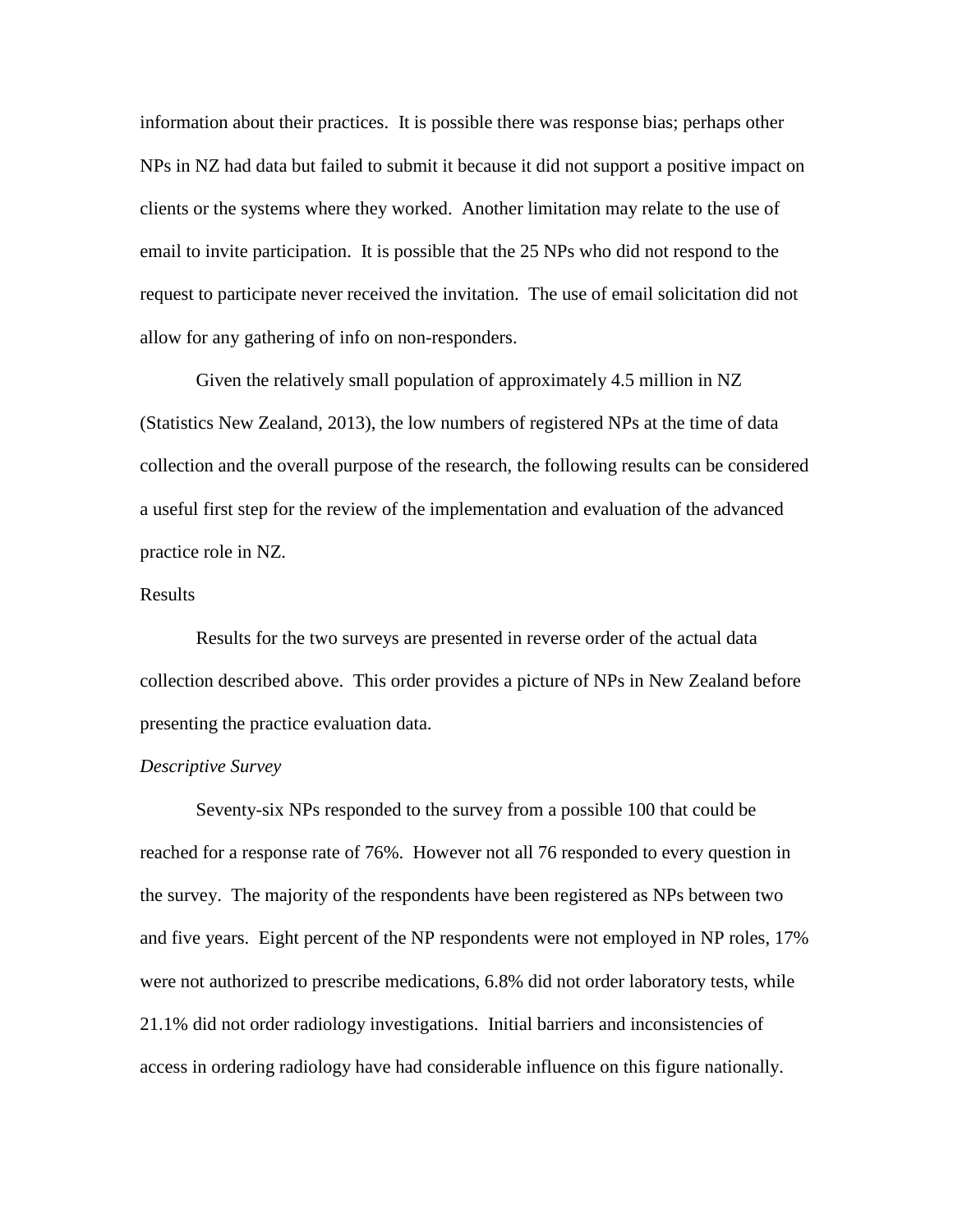Ninety-three percent did believe they worked in a supportive environment and 89.3% received financial support to maintain competencies. Table 1 summarizes the findings of the 2012 descriptive study.

Closer scrutiny of the data revealed that Nurse Practitioners with less than 5 years NP registration were more widely distributed geographically than those with 5 years or more NP registration. There was significant difference between those with less than 5 years NP registration and those with five years or more NP registration for prescriptive authority (p=0.038) and funded or allocated time for teaching others (p=0.035, see Table 2). That is, NPs with less than 5 years NP registration were more likely to have prescriptive authority (odds ratio  $= 3.3$ , p=0.029) and less likely to have funded or allocated time for teaching others (odds ratio  $= 0.25$ , p=0.029). There were no significant differences identified between NP's with prescriptive authority and those without prescriptive authority (see table 3) when analyzing percent of NPs employed in a clinical role, working at full potential, reporting available resources to practice safely, teaching others in effort to support NP role, reporting employer support to meet competencies, or currently employed in a pilot position.

#### *Evaluation Data*

Of the 88 NPs eligible to participate in 2011, fourteen NPs submitted practice audit data for inclusion. Three NPs stated they were newly registered and had not yet begun to collect data, four NPs responded that they were not yet working in NP roles despite being registered for several months, and four NPs responded they no longer lived in NZ.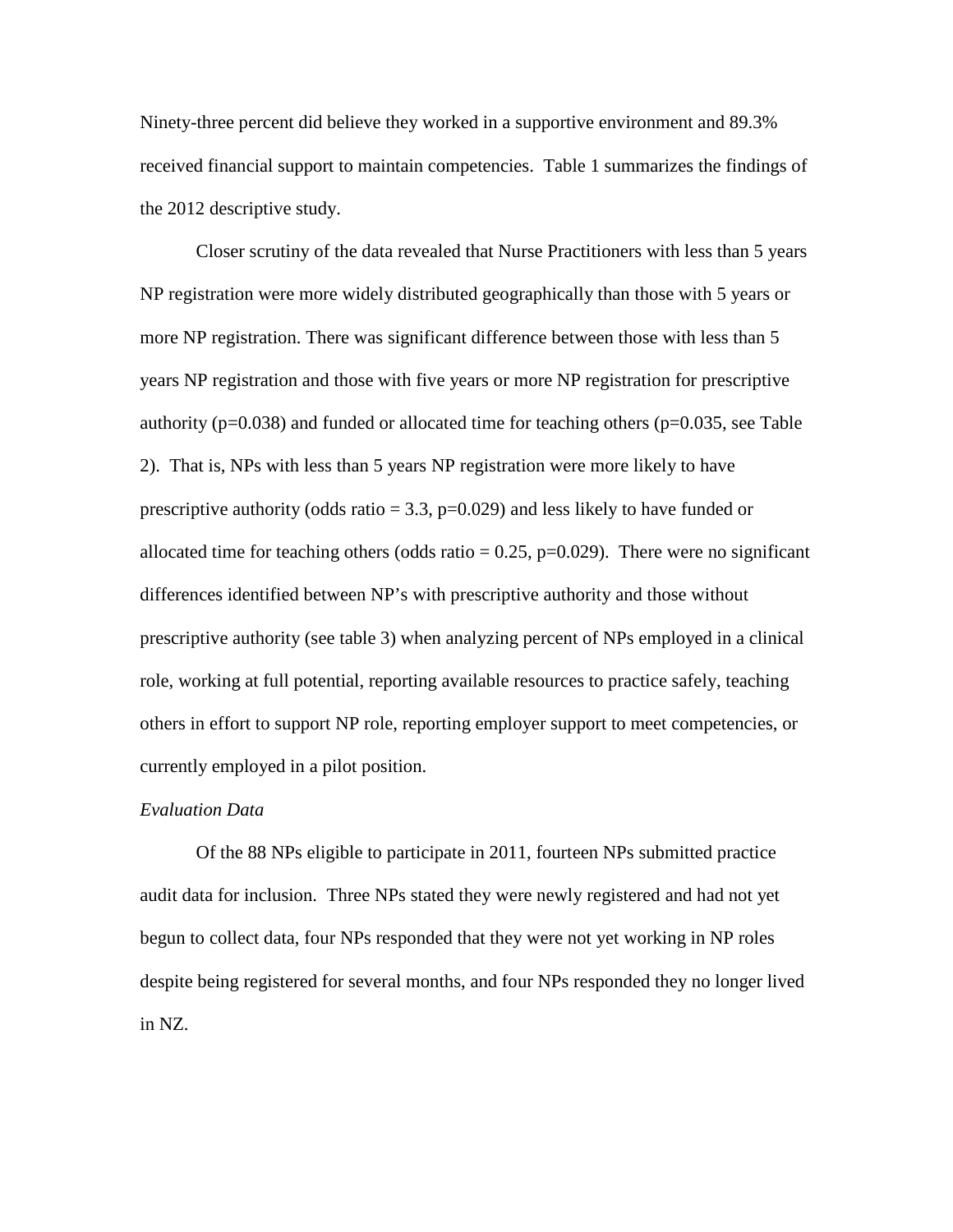From the 14 studies submitted four studies included data about reduction of hospital admissions, three presented data on reduction of waiting times or improved adherence to guidelines of care, two reported increased patient satisfaction with care, decreased waiting times for acute services, reduction in readmissions and unexpected call out visits, or relapse, and two included the outcome of workforce skill development. All other data listed below were reported within unique studies. As an example, one study reported a moderate level of NP satisfaction with the role and collected information on barriers to implementation of the role across the responding NPs. Table 4 summarizes the 2011 study practices of NPs.

The evaluation data from the 2011 study are presented in table 5 grouped according to the PEPPA recommended structure process outcome evaluation model. This table is presented to assist in the visualization of areas that NZ NPs are addressing and areas where further work can be done to address the evaluation of the advanced practice role. It should be noted that each column of the table stands alone, that is the structure, process and outcomes reported are not read across, as it is not likely that all three concepts were addressed in any one NP study.

## **Discussion**

#### *What was identified:*

NPs in New Zealand are dispersed cross the country and evenly across rural and urban settings. The increased distribution of NP's geographically conveys the increased support and funding of study and roles into provincial and rural regions of NZ by smaller District Health Boards (DHBs) and organizations to foster the growth of prospective and then registered NPs. Although not all NPs have prescriptive authority, most actively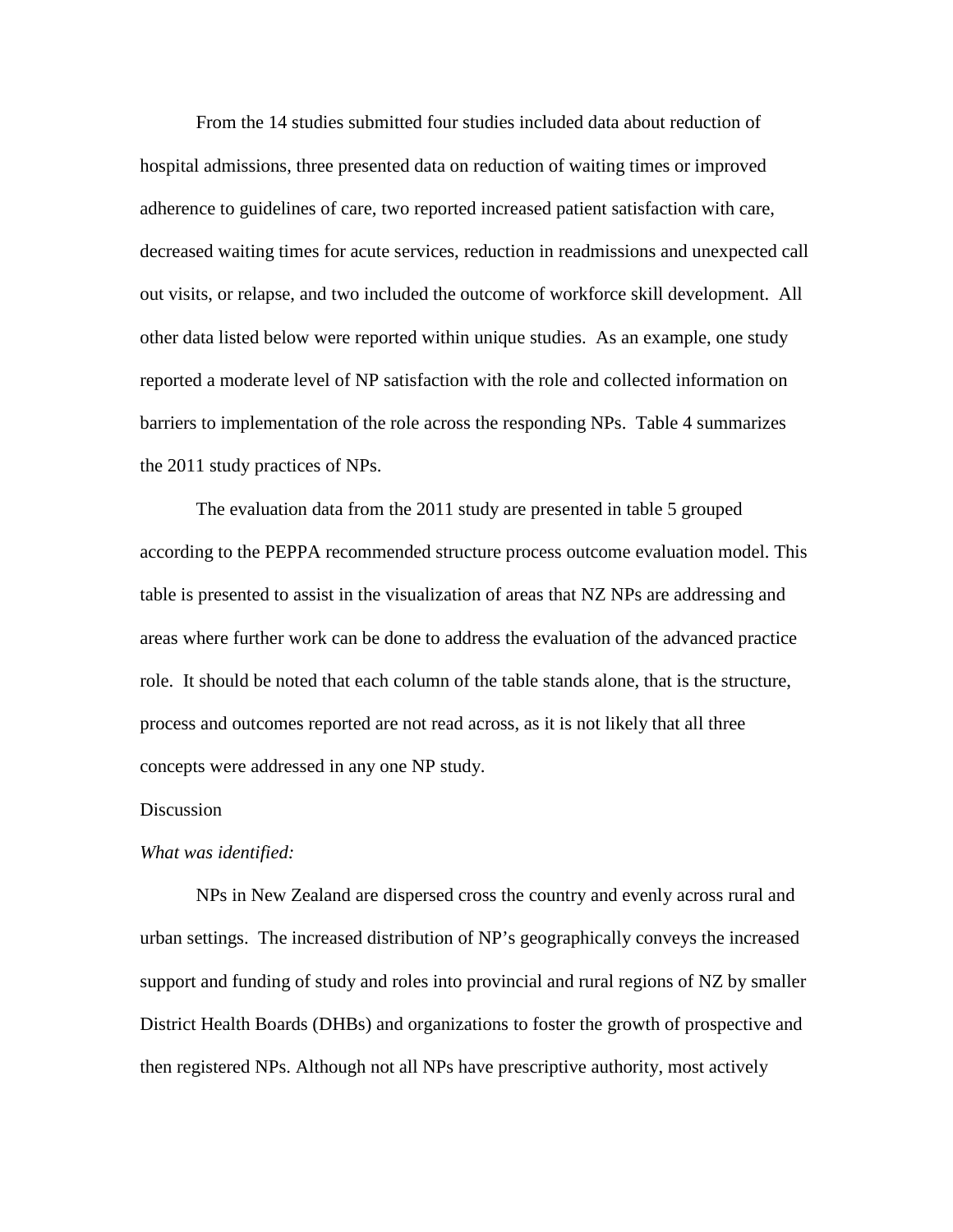engage in frequent use of laboratory and radiological investigations. Most NPs practice to the fullest extent of the scope of practice and are supported with clinical resources and continuing education by their employers. Although there were few statistically significant differences between NPs practicing less than 5 years and those practicing 5 years or more, it was not surprising that those with more than 5 years experience were less likely to have their prescriptive authority. This finding reflects the fact the early NPs could choose not to prescribe, and many did make that choice. In more recent times prescribing has become a more accepted part of the NP role. It could also be that new graduates in the past 5 years have job opportunities with higher expectations of prescription authority. It also may be due to the pending NCNZ requirement that all NPs be qualified to prescribe by 2014 (Nursing Council of New Zealand, 2013).

Other differences noted between the less than 5 year and more than 5 year registered NPs may suggest a wider spread and acceptance of NP practice as the 'Primary Health Care' (PHC) scope has emerged. As the PHC scope registration gained momentum, the shift of funding such positions widened from DHB to private practices, Primary Health Organisation's (PHO's), and not for profit trusts. The transformation of contracts to include allocated time for teaching may reflect an increased faith and understanding of the value and function of the NP's role, practice skills and capabilities or the increase in funded or allocated time for education may reflect lessons learned by newer graduates who now request funding in their employment contracts or finally this increase may reflect employers recognition that to be competitive, professional education must be in the contracts.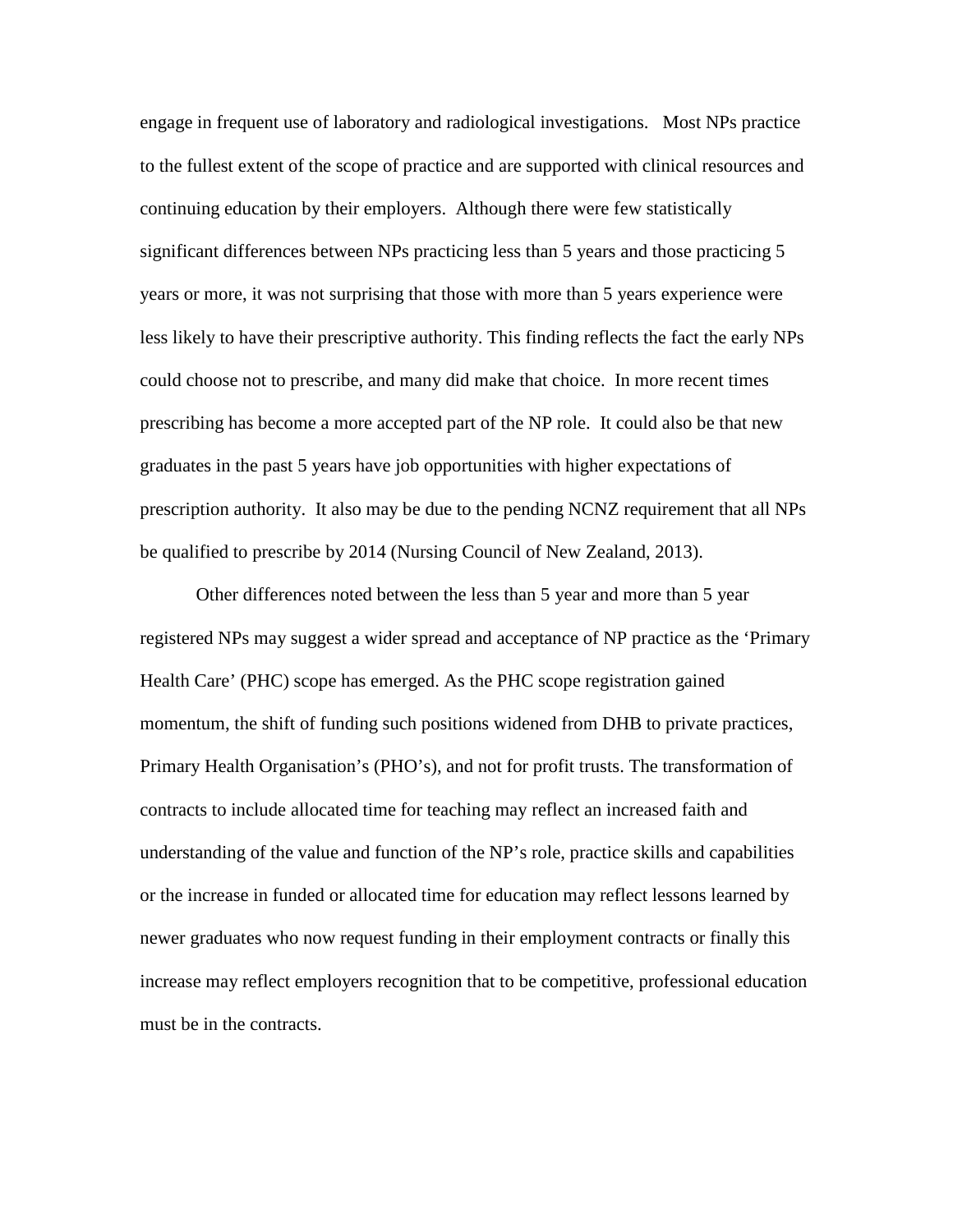Although one would think that a NP with prescriptive authority might be more likely to be in clinical practice and working to their full potential, this was not the case when compared to NPs without prescriptive authority. This finding might suggest that there is no clear model to clinical practice and working at full potential or scope of practice. The factors involved in a clinical practice model are complex and not well defined in this small sample size. Although support for the NP clinical role and actual scope of practice continues to evolve, further NP clinical practice research is warranted.

Since 2002 in New Zealand, 14 known NP audits/studies have been completed. The majority were focused on a single NP practice and were completed by the NP as part of an audit of their individual practice. That being stated, distribution of evaluation data was across all three of the identified categories of structure, process and outcome. However less data were presented on the structure and process of health care delivery than on the impact of the advanced practice role as a new model of care.

The PEPPA model highlights NP implementation issues encountered in New Zealand over the last 10 years. For instance, step one of the PEPPA model suggests a clear definition of the model of care and patient population. In New Zealand, the overall scope of practice for the Nurse Practitioner has evolved from a narrow and often disease or condition specific focus (i.e. diabetes or wound care) to a more broad Nurse Practitioner role (primary care).

Steps 2-7 of the PEPPA model involve clear identification of the NP model of care, stakeholders, identification of problems and goals, and clear implementation strategies. Full implementation of steps 2-7 requires a team approach that includes clear healthcare system leadership, funding allocation, administrative support and clinical team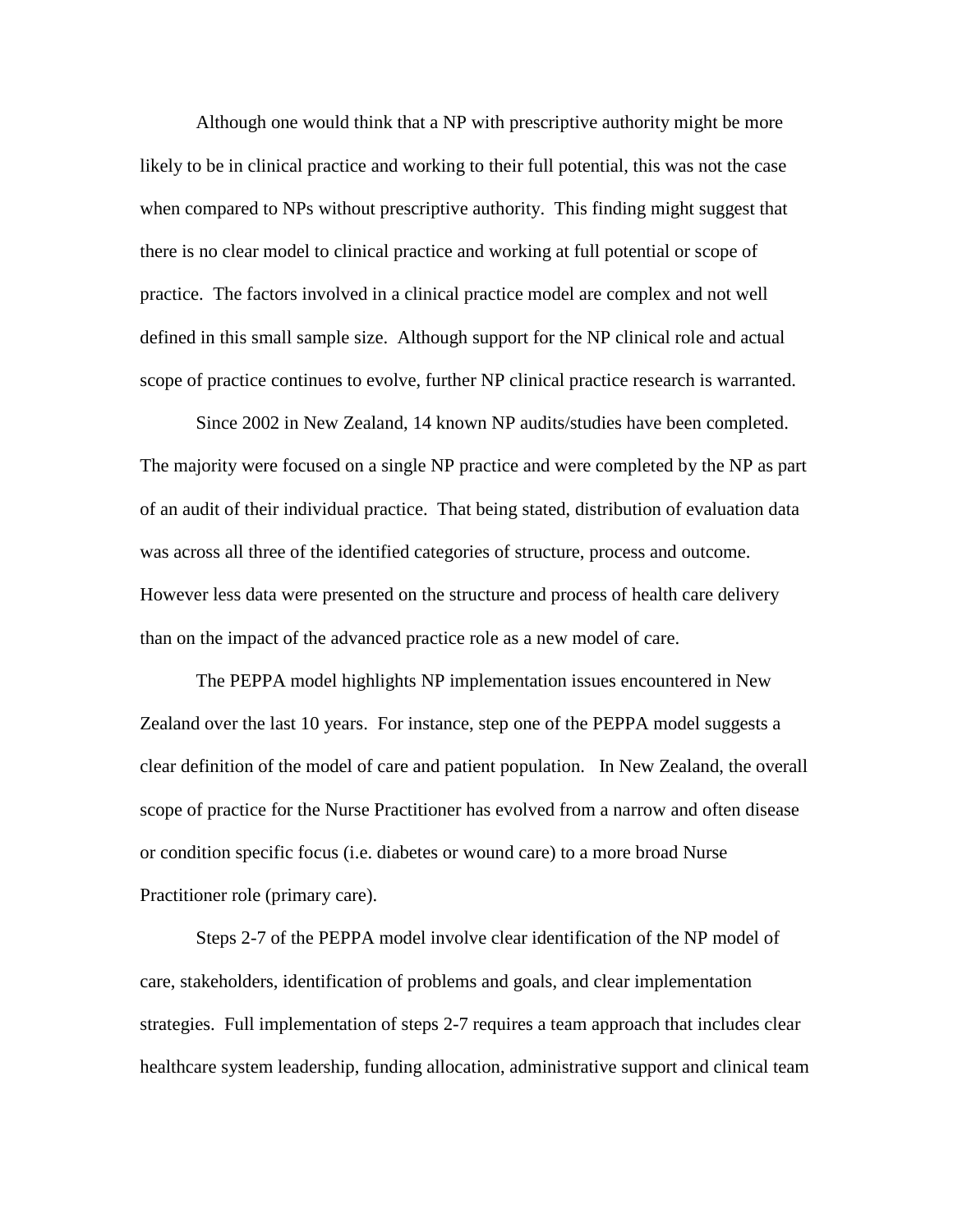integration. In New Zealand NPs became registered without necessarily having a role in which to practice. Often the newly registered NP drove the development of the role within their healthcare system, some with and many times without full administrative, collegial, or consumer support needed for such a daunting task. However, without the motivation of individual NPs in the early days, many NP roles would not have been realised. In ideal circumstances, both the NP model of care and the NP would develop together in a well-planned manner, with adequate support and funding; in New Zealand this was rarely the case.

Most of the audit data reflect the recommendation to initially address outcomes of safety, efficacy, acceptance, satisfaction, costs and role transfer. Aspects of efficacy and satisfaction have been clearly addressed. Efficacy would imply safety outcomes were being met; however, this is not explicit in any of the projects submitted. Costs were indirectly addressed as the NPs involved impacted variables such as admissions, unexpected visits, and lengths of stay. In may also be implied that the NPs actually generated revenue (not just reduced costs of service) by allowing primary care practices to increase enrolments (outcome: increased access to primary care and specialty clinics), to reduce waiting times, and increase clinic visits therefore seeing more patients. Welcomed but not surprising findings included one study reporting increased employee satisfaction and a second study reporting moderate levels of job satisfaction by NPs surveyed.

## *What needs to be addressed:*

Most of the evaluations research being conducted in NZ has focused on proving the value of the role, something that has been well documented in other countries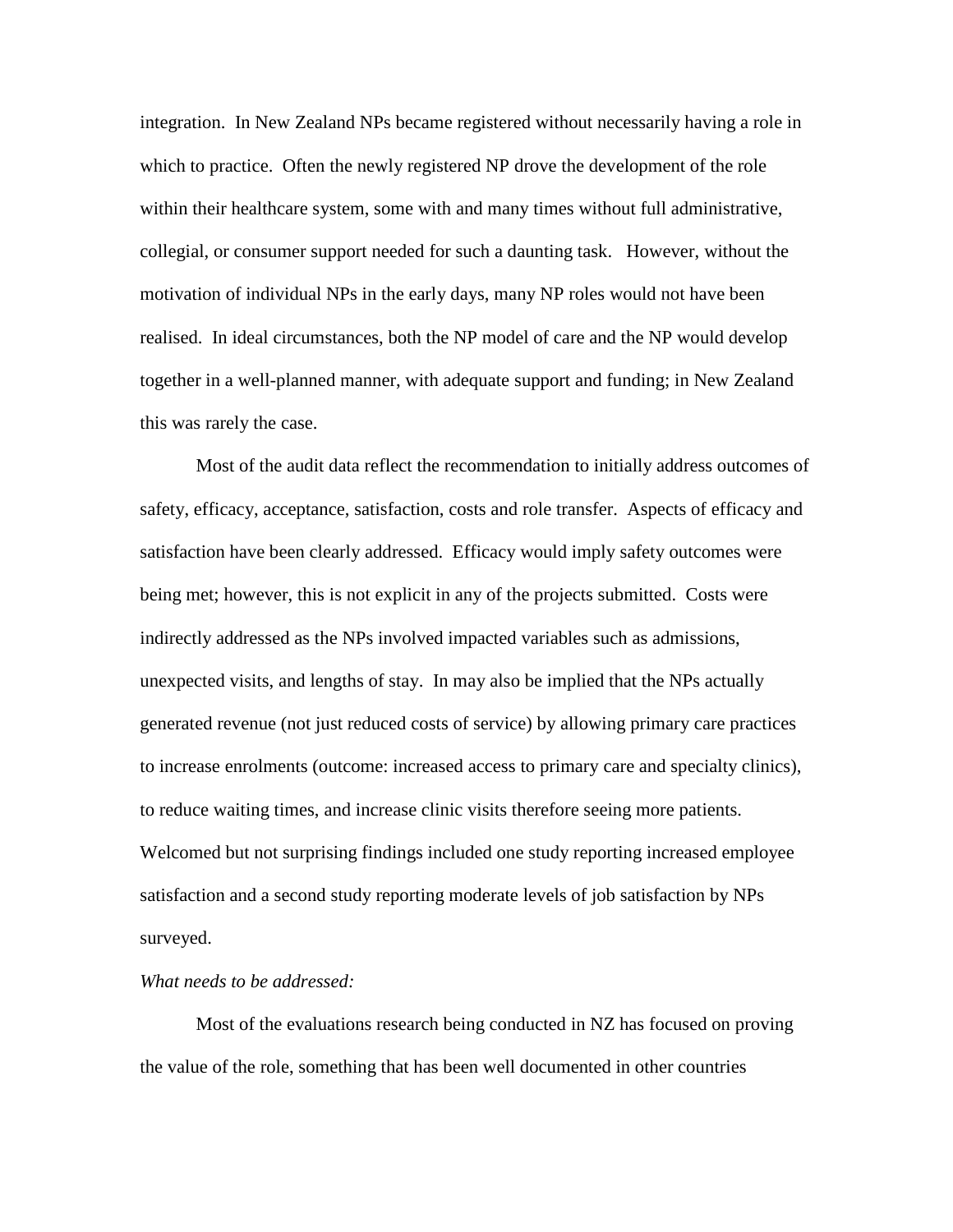(DiCenso et al., 2010; Horrocks, Anderson, & Salisbury, 2002; Newhouse et al., 2011), however, healthcare delivery models that are successful in one country or healthcare system may not be successful in another system for a wide variety of reasons (Morgan, 2010; Patrick et al., 2006). As eluded above, no clear model for the introduction and evaluation of the advanced practice role in New Zealand was used, therefore many pieces of the implementation phase are on-going as the role continues to develop and be implemented.

The last step of the PEPPA model (i.e., step 9) has not been fully realised in New Zealand. There is not a clear national policy of NP implementation currently, therefore, there continues to be *ad hoc* development of NP roles and little ability to formulate a long term monitoring and evaluation plan of NP roles and NP models of care.

At the 10-year anniversary of NP registration in NZ, questions remain about the best way move forward both in the implementation and the evaluation of the role. The individual study that focused upon the satisfaction levels of NPs and the barriers they confronted may be a good place to begin. Many of the barriers identified in that study were of the structure and process type and could create the foundation for future action by NPs.

#### Conclusion

The data presented in this summary reflect much hard work and worthy contributions to the health of residents of New Zealand by the NPs. It is clear that NPs are practicing in an efficient manner that produces measureable outcomes for the health care systems in which they work and for the clients with which they provide care. Given these positive findings it is important to identify and address structure and process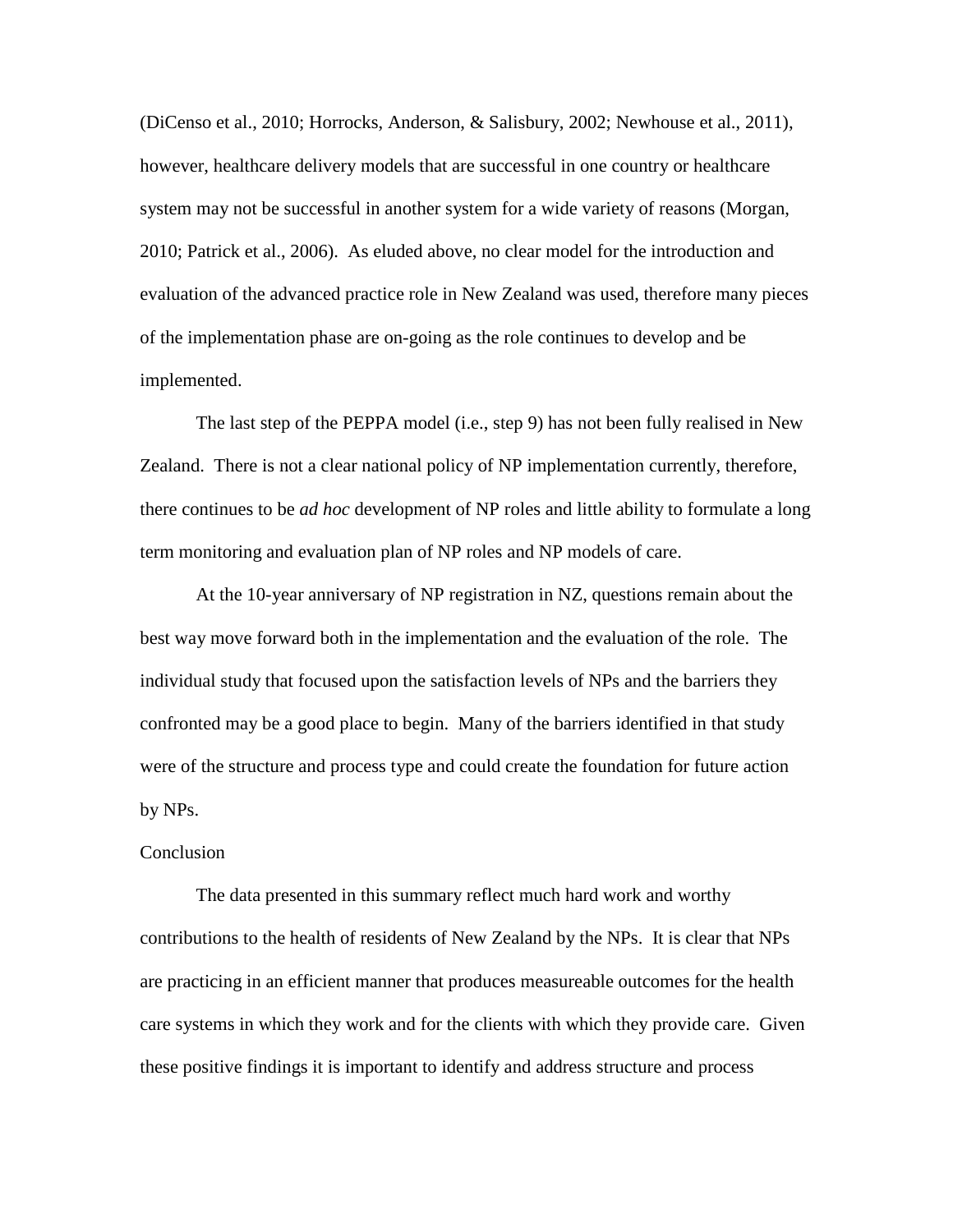variables that may hinder further implementation and expansion of this scope of practice. It is also important to continue to collect health outcomes related to the clinical, educational, and professional practices of Nurse Practitioners in New Zealand. References:

- Brown, S. A., & Grimes, D. E. (1995). A meta-analysis of nurse practitioners and nurse midwives in primary care. Nursing Research, 44(6), 332-339.
- Bryant-Lukosius, D., & Dicenso, A. (2004). A framework for the introduction and evaluation of advanced practice nursing roles. Journal of Advanced Nursing, 48(5), 530-540. doi: 10.1111/j.1365-2648.2004.03235.x
- College of Nurses Aotearoa New Zealand. Nurse Practitioners New Zealand Retrieved 2012, from http://www.nurse.org.nz
- Cooper, M. A., Lindsay, G. M., Kinn, S., & Swann, I. J. (2002). Evaluating Emergency Nurse Practitioner services: a randomized controlled trial. Journal of Advanced Nursing, 40(6), 721-730.
- DiCenso, A., Bourgeault, I., Abelson, J., Martin-Misener, R., Kaasalainen, S., Carter, N., . . . Kilpatrick, K. (2010). Utilization of nurse practitioners to increase patient access to primary healthcare in Canada--thinking outside the box. Nursing Leadersh (Toronto Ontario), 23 Spec No 2010, 239-259.
- Horrocks, S., Anderson, E., & Salisbury, C. (2002). Systematic review of whether nurse practitioners working in primary care can provide equivalent care to doctors. British Medical Journal, 324(7341), 819-823.
- Hunter, J. K., Ventura, M. R., & Kearns, P. A. (1999). Cost analysis of a nursing center for the homeless. Nursing Economics, 17(1), 20-28.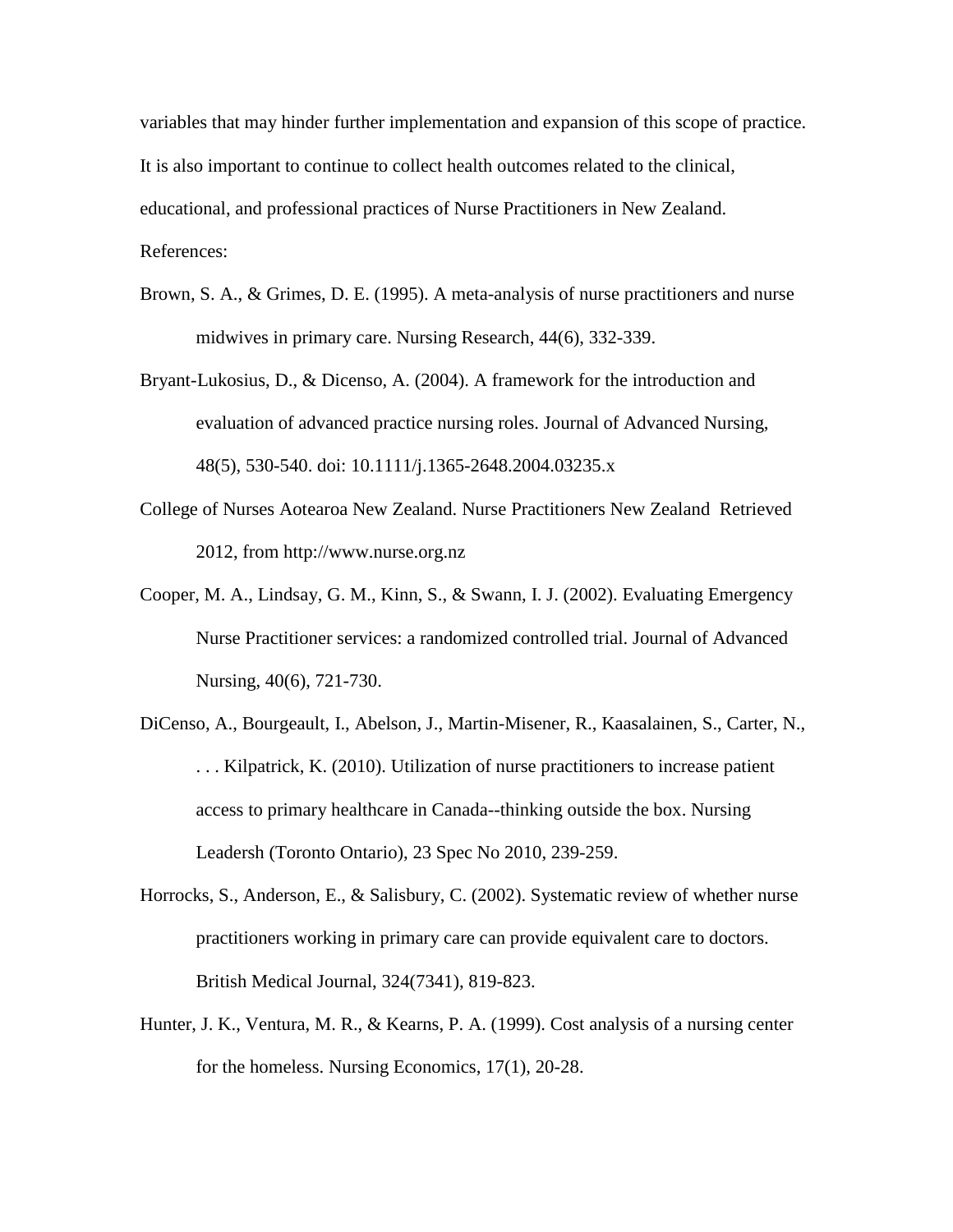- Jenkins, M., & Torrisi, D. L. (1995). Nurse practitioners, community nursing centers, and contracting for managed care. Journal of the American Academy of Nurse Practitioners, 7(3), 119-123.
- Larkin, H. (2003). The case for nurse practitioners. Used correctly, they can improve outcomes, lower costs and make up for reduced residents' hours. Hospitals & Health Networks, 77(8), 54-58, 52.
- McMasters University. Canadian Health Services Research Foundation (CHSRF) and the Canadian Institutes of Health Research (CIHR) Chair Program in Advanced Practice Nursing -PEPPA overview Retrieved 2013, from http://apntoolkit.mcmaster.ca
- Ministerial Taskforce on Nursing. (1998). Report of the ministerial taskforce on nursing: Releasing the potential of nursing. Wellington, New Zealand: Ministry of Health.
- Mitchell-DiCenson, A., Pinelli, J., Southwell, D. (1996). Introduction and evaluation of an advanced nursing practice role in neonatal intensive care unit. In K. Kelly (Ed.), Outcomes of effective management practice (Vol. 8, pp. 280). Thousand Oaks California: Sage.
- Morgan, S. (2010). What are the differences in nurse practitioner training and scope of practice in the US and UK? Nursing Times, 106(27), 21-24.
- National Ethics Advisory Committee. (2012). Streamlined ethical guidelines for health and disability research, 2013, from http://neac.health.govt.nz/streamlined-ethicalguidelines-health-and-disability-research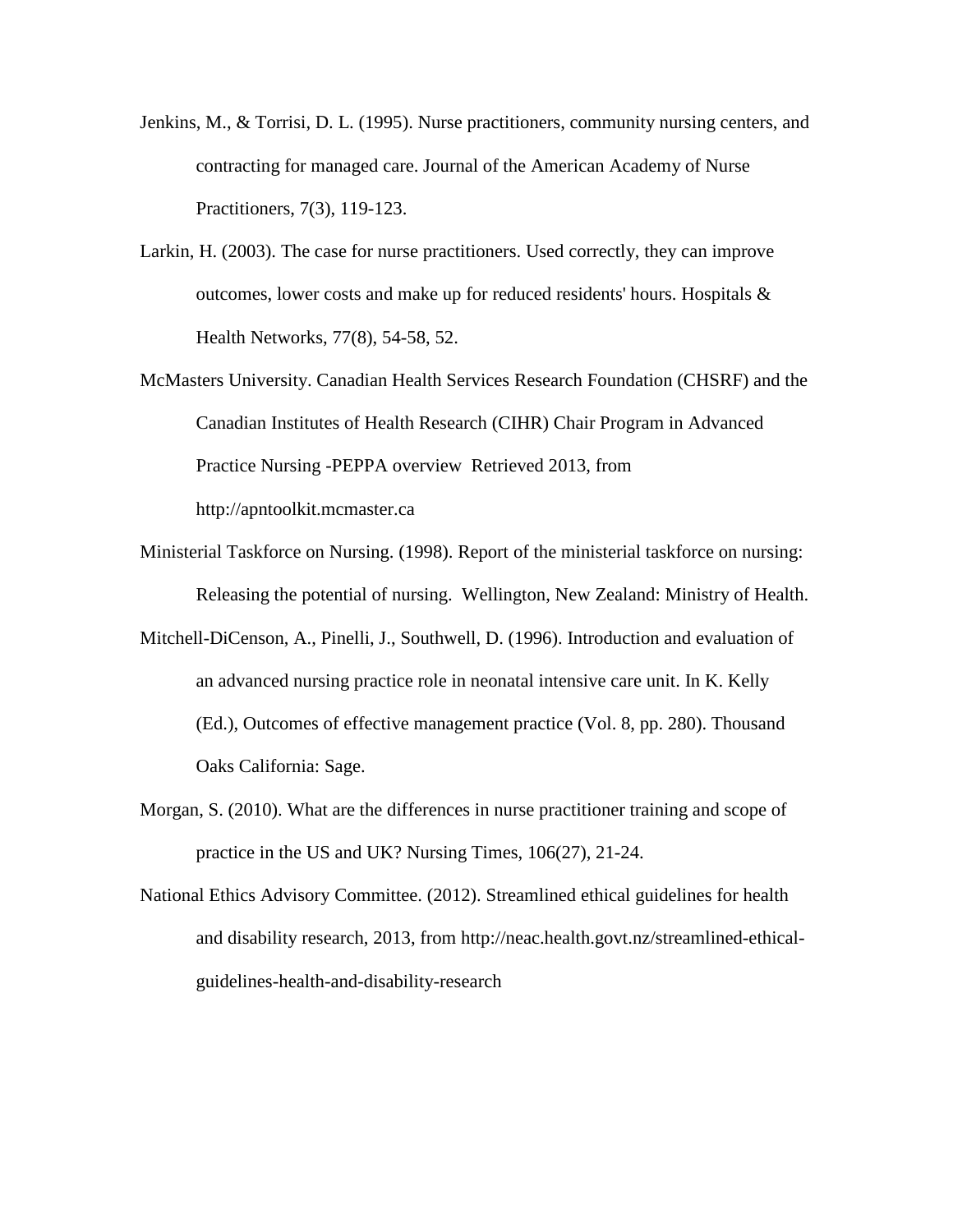- Newhouse, R. P., Stanik-Hutt, J., White, K. M., Johantgen, M., Bass, E. B., Zangaro, G., . . . Weiner, J. P. (2011). Advanced practice nurse outcomes 1990-2008: a systematic review. Nursing Economics, 29(5), 230-250; quiz 251.
- Nursing Council of New Zealand. (2002). The Nurse Practitioner: Responding to the health needs in New Zealand, 3rd Ed. Wellington, New Zealand.
- Nursing Council of New Zealand. (2013). Nurse Practitioner Retrieved July 2013, from http://nursingcouncil.org.nz/Nurses/Scopes-of-practice/Nurse-practitioner
- Paez, K. A., & Allen, J. K. (2006). Cost-effectiveness of nurse practitioner management of hypercholesterolemia following coronary revascularization. Journal of the American Academy of Nurse Practitioners, 18(9), 436-444. doi: 10.1111/j.1745- 7599.2006.00159.x
- Patrick, H., Roberts, N., Hutt, R., Hewitt, P., Connelly, J., & Oliver, D. (2006). Evaluation of innovations in nursing practice: report and discussion. British Journal of Nursing, 15(9), 520-523.
- Spitzer, R. (1997). The Vanderbilt University experience. Nursing Management, 28(3), 38-40.
- Statistics New Zealand. (2013) Retrieved September 2013, from [http://www.stats.govt.nz](http://www.stats.govt.nz/)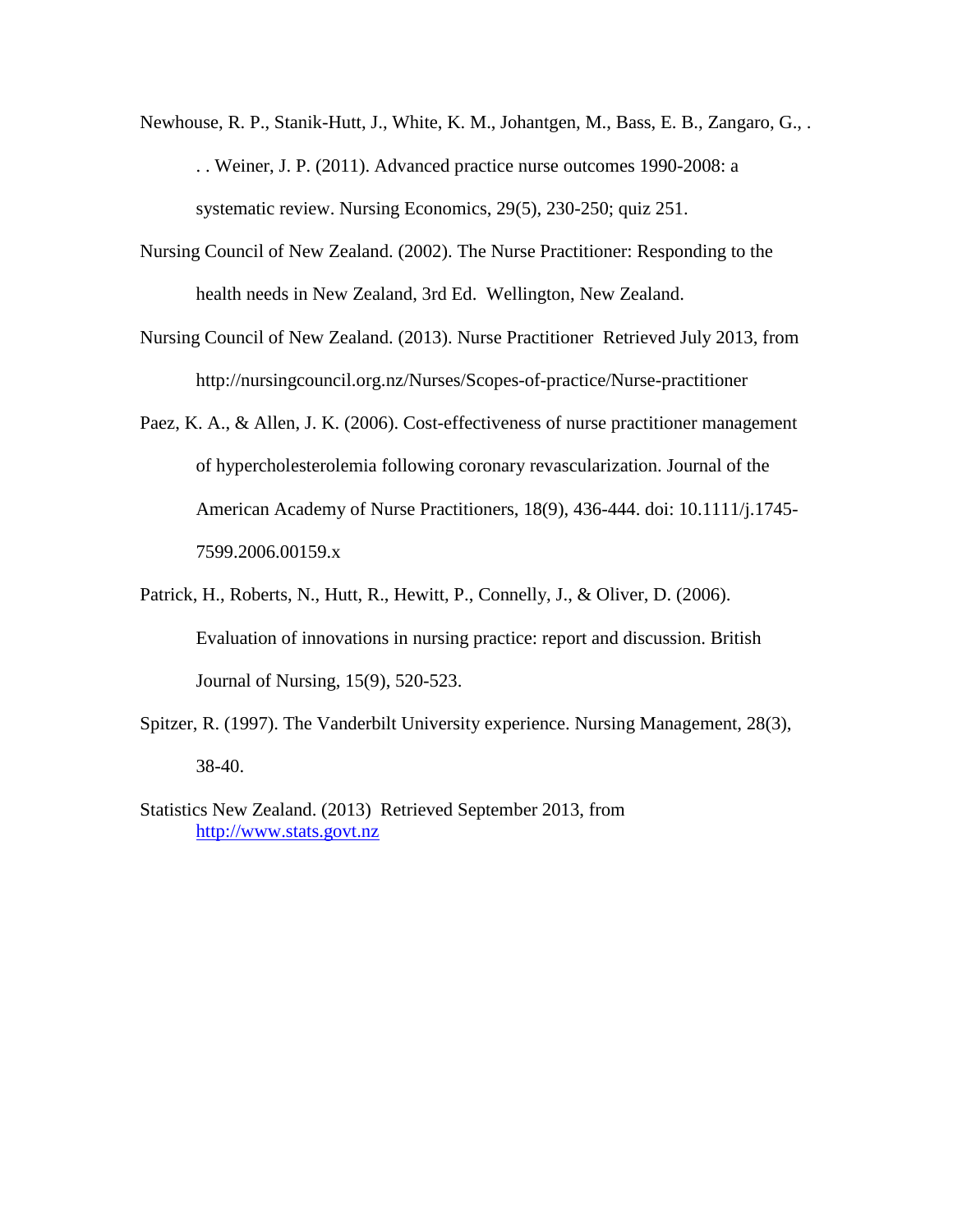| Table 1. Summary of New Zealand NPs |  |  |
|-------------------------------------|--|--|
|                                     |  |  |

| Survey question                                           | Number or responses (%) |
|-----------------------------------------------------------|-------------------------|
|                                                           | $N=76$                  |
| Length of NP registration                                 |                         |
| Newly registered                                          | 14(18.4)                |
| 1-2 years                                                 | 5(6.6)                  |
| 2-5 years                                                 | 36(47.4)                |
| 5-8 years                                                 | 15(19.7)                |
| 8-10 years                                                | 6(7.9)                  |
| Practice setting                                          |                         |
| Urban                                                     | 33 (48.0)               |
| Rural                                                     | 39 (52.0)               |
| Currently employed in a NP role                           |                         |
| Yes                                                       | 69 (92.0)               |
| <b>Current Employer</b>                                   |                         |
| District Health Board (DHB)                               | 44 (60.2)               |
| Physicians Health Organization (PHO)                      | 6(8.2)                  |
| Independent practice                                      | 5(6.8)                  |
| Private medical practice                                  | 11(15.1)                |
| Non-government organization (NGO)/Trust                   | 11(15.1)                |
| University                                                | 6(8.2)                  |
| Self employed                                             | 5(6.8)                  |
| Prescribing status                                        |                         |
| Authorized and prescribing                                | 59 (78.7)               |
| Authorized but not prescribing                            | 3(4.0)                  |
|                                                           |                         |
| Not authorized but intending to apply                     | 8(10.7)<br>5(6.7)       |
| Not authorized and not wanting to prescribe               |                         |
| Use of laboratory investigations                          |                         |
| Ordering daily                                            | 47 (63.5)               |
| Ordering weekly                                           | 13(17.6)                |
| Ordering fortnightly                                      | 7(9.5)                  |
| Ordering monthly                                          | 2(2.7)                  |
| Authorized but do not order                               | 5(6.8)                  |
| Use of radiology investigations                           |                         |
| Ordering daily                                            | 16(22.5)                |
| Ordering weekly                                           | 17(23.9)                |
| Ordering fortnightly                                      | 6(8.5)                  |
| Ordering monthly                                          | 17(23.9)                |
| Authorized but do not order                               | 15(21.1)                |
| NP role function to its fullest potential                 |                         |
| Yes absolutely                                            | 17(23.3)                |
| Yes mostly                                                | 40(54.8)                |
| Yes partially at times                                    | 9(12.3)                 |
| Not really                                                | 3(4.1)                  |
| Definitely not                                            | 4(5.5)                  |
| Current work environment provides necessary resources and |                         |
| support to practice safely                                |                         |
| Yes absolutely                                            | 26(36.1)                |
| Yes mostly                                                | 31(43.1)                |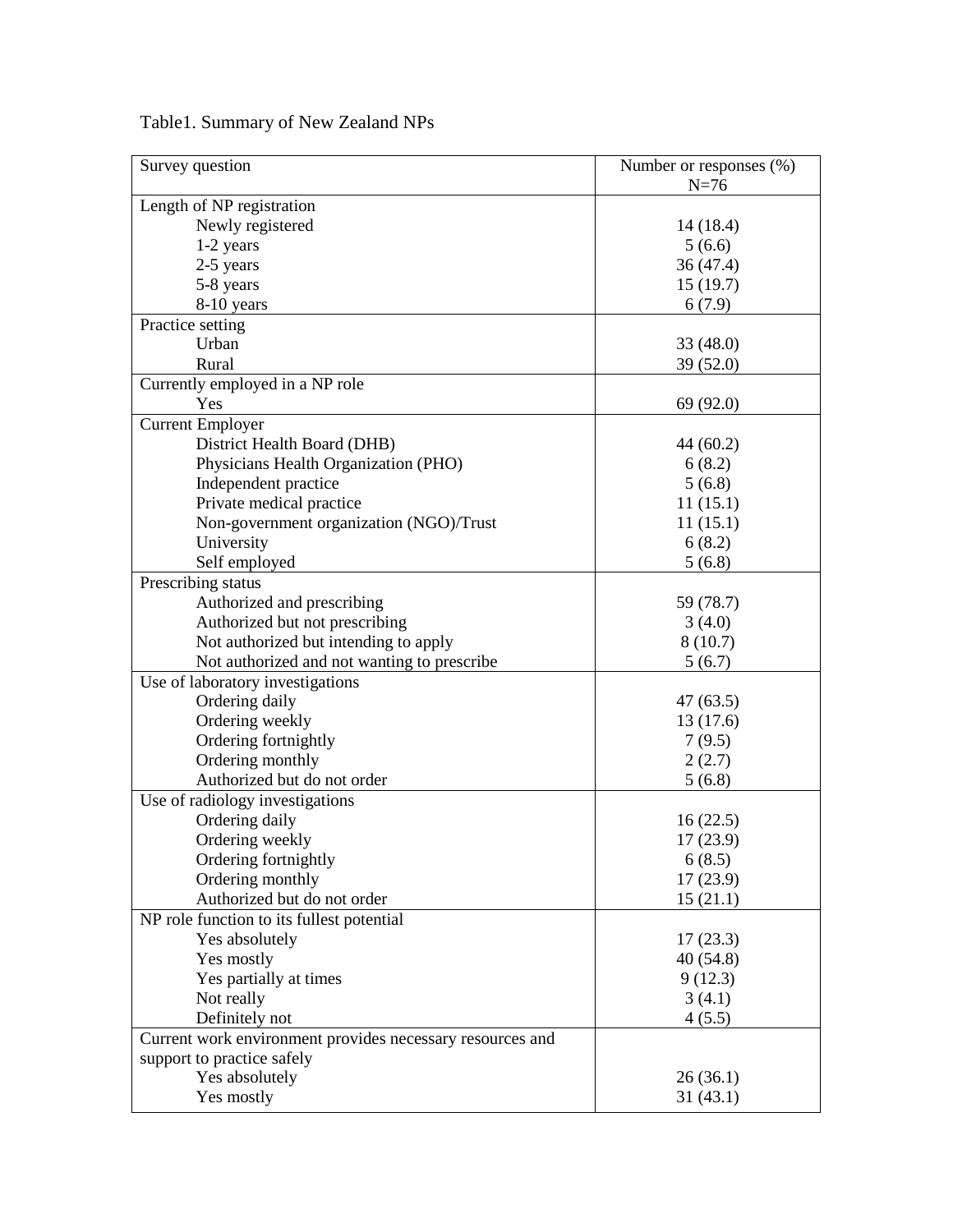| Yes partially at times                                        | 10(13.9) |
|---------------------------------------------------------------|----------|
| Not really                                                    | 3(4.2)   |
| Definitely not                                                | 2(2.8)   |
|                                                               |          |
| Employer financial support to maintain NP competencies by the |          |
| New Zealand Nursing Council every three years                 |          |
| Yes fully                                                     | 25(33.3) |
| Yes partially                                                 | 42(56.0) |
| Not at all                                                    | 8(10.7)  |
| Is your NP position a pilot position                          |          |
| Yes                                                           | 6 (8.3)  |

Table 2. Comparison between New Zealand NPs with less than 5 years NP registration

and those with 5 years or more.

|                        | 4 years NP           | 5 years NP           | P-value |
|------------------------|----------------------|----------------------|---------|
|                        | registration or less | registration or more |         |
|                        | $(N=55)$             | $(N=21)$             |         |
| Currently employed in  | 50 (92.6)            | 19(90.5)             | 0.542   |
| clinical role $(\%)$   |                      |                      |         |
| Prescribing authority  | 48 (88.9)            | 14(66.7)             | 0.038   |
| (% )                   |                      |                      |         |
| Work to full potential | 48 (88.9)            | 18 (94.7)            | 0.410   |
| (% )                   |                      |                      |         |
| Resources available to | 50(94.3)             | 17(89.5)             | 0.397   |
| practice safely (%)    |                      |                      |         |
| Support NP role by     | 50 (90.9)            | 20(95.2)             | 0.467   |
| teaching $(\%)$        |                      |                      |         |
| Employer support to    | 48 (88.9)            | 19(90.5)             | 0.604   |
| meet competencies      |                      |                      |         |
| (% )                   |                      |                      |         |
| Funded or allocated    | 24 (46.2)            | 14(73.7)             | 0.035   |
| time for teaching      |                      |                      |         |
| others $(\%)$          |                      |                      |         |
| Currently in NP pilot  | 5(9.4)               | 1(5.3)               | 0.496   |
| position $(\%)$        |                      |                      |         |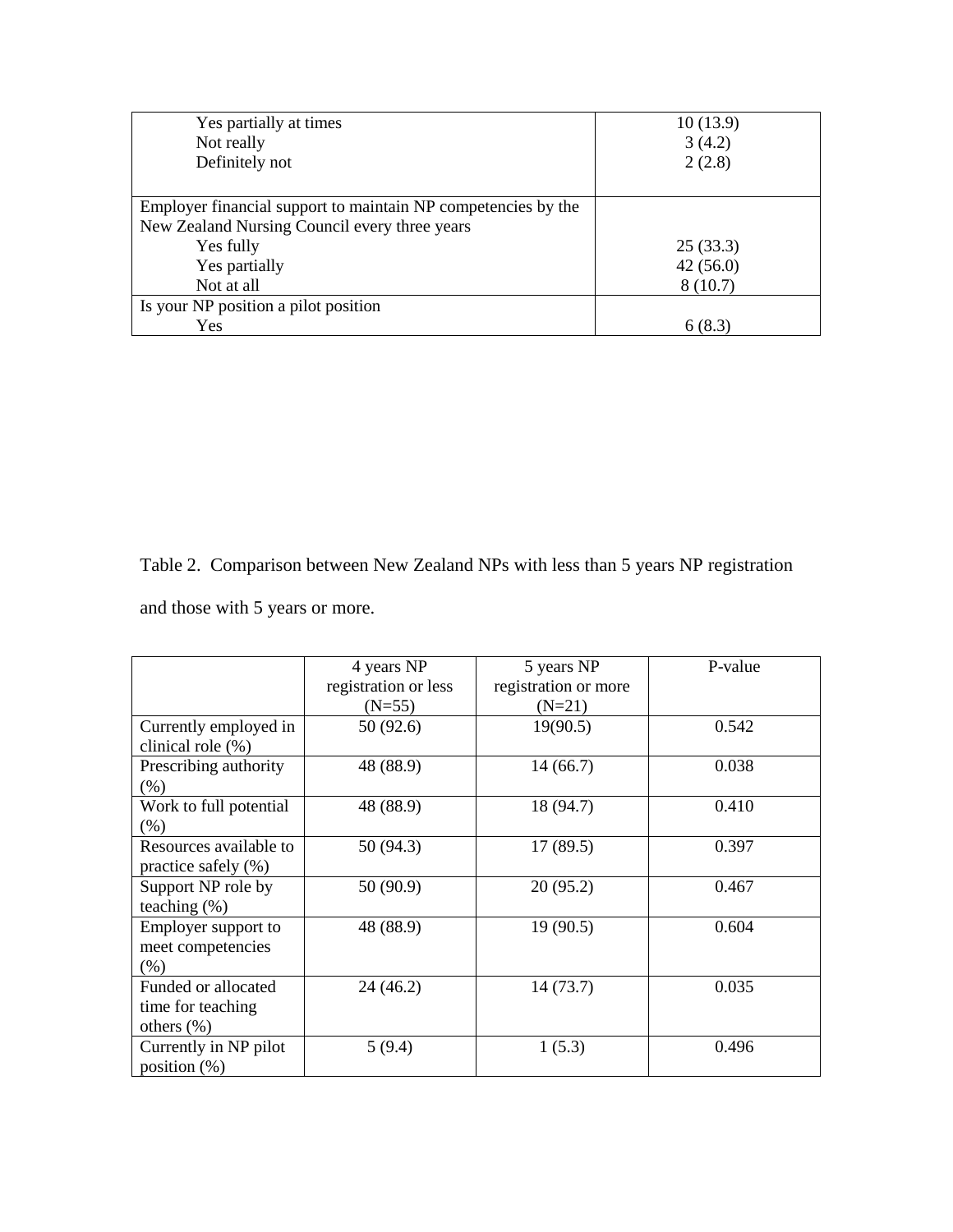Table 3. Comparison between New Zealand NPs with no prescriptive authority and those with prescriptive authority.

|                        | No prescriptive | Prescriptive authority | P-value (difference) |
|------------------------|-----------------|------------------------|----------------------|
|                        | authority       | $(N=61)$               | between groups)      |
|                        | $(N=13)$        |                        |                      |
| Currently employed in  | 11(16.2)        | 57 (83.8)              | 0.283                |
| clinical role $(\% )$  |                 |                        |                      |
| Work to full potential | 10(15.4)        | 55 (85.6%)             | 0.330                |
| (% )                   |                 |                        |                      |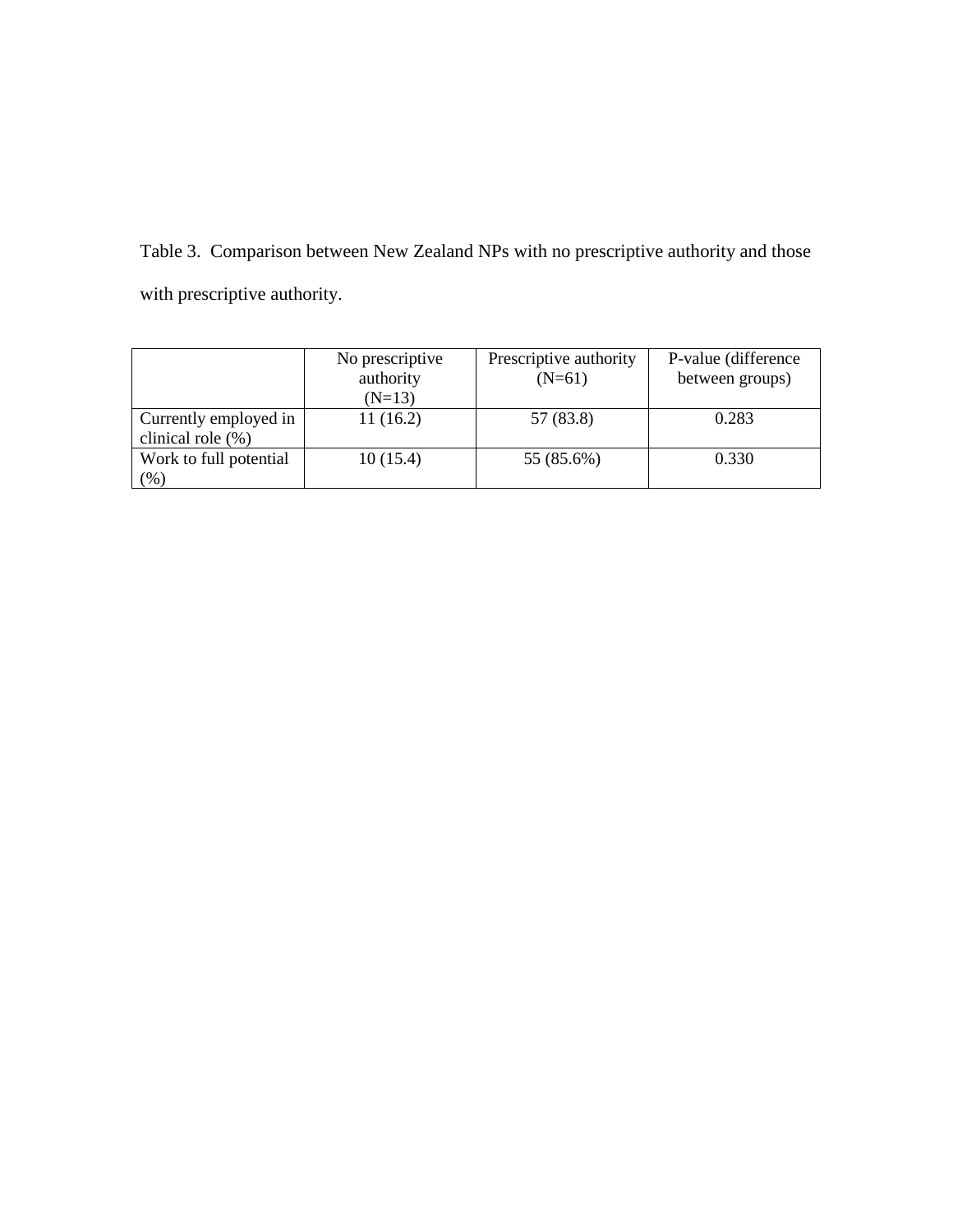|  |  | Table 4. Summary of NP registration, work setting and evaluation findings. |  |  |
|--|--|----------------------------------------------------------------------------|--|--|
|  |  |                                                                            |  |  |

| <b>NP</b> Registration      | Setting                        | Findings                                                     |  |
|-----------------------------|--------------------------------|--------------------------------------------------------------|--|
| <b>Adult Emergency Care</b> | Emergency department urban     | Increased compliance with triage sign on times               |  |
|                             | centre                         | Decreased waiting times                                      |  |
|                             |                                | Decreased length of stay                                     |  |
|                             |                                | Decreased episodes of violence in centre                     |  |
|                             |                                | Increased patient satisfaction                               |  |
| <b>Adult Urology</b>        | Specialty service urban centre | Decreased waiting lists                                      |  |
|                             |                                | Increased revenue generation for service                     |  |
| Cardiology                  | Specialty service urban centre | Decreased waiting time                                       |  |
|                             |                                | Improved medicine management                                 |  |
|                             |                                | Services more closely adhered to guidelines                  |  |
| Gerontology                 | Specialty service urban centre | Decreased hospital admissions                                |  |
|                             |                                | Decreased hospital length of stay                            |  |
|                             |                                | Increased specialty assessments                              |  |
|                             |                                | Increased skills knowledge residential aged care nursing     |  |
|                             |                                | workforce                                                    |  |
| Intensive care & high       | Acute hospital urban setting   | Decreased ICU readmissions within 72 hours                   |  |
| dependency                  |                                |                                                              |  |
| Mental health and           | Urban centre                   | Decreased waiting time for new assessments and follow-ups    |  |
| intellectual disabilities,  |                                | Decreased relapse rates                                      |  |
| adult                       |                                | Decreased inpatient admissions                               |  |
|                             |                                | Decreased use of mental health act                           |  |
| Mental health and           | Residential care of elderly    | Decreased hospital admissions                                |  |
| intellectual disabilities   |                                | Decreased length of stay                                     |  |
| (older adult)               |                                | Improved symptom management                                  |  |
|                             |                                | Decreased after hours GP visits                              |  |
|                             |                                |                                                              |  |
|                             |                                | Improved guidelines and treatment plans                      |  |
|                             |                                | Workforce development and empowerment                        |  |
|                             |                                | Improved employee job satisfaction                           |  |
| Ophthalmology               | Specialty service urban centre | Decreased waiting times for first assessments and follow ups |  |
|                             |                                | Improved patient satisfaction                                |  |
|                             |                                | Improved adherence to guidelines                             |  |
| Palliative                  | Long term care                 | Decreased Hospital admissions                                |  |
|                             |                                | Decrease unscheduled GP visits                               |  |
|                             |                                | Improved symptom management                                  |  |
|                             |                                | Decreased unscheduled prescriptions by GP                    |  |
| Palliative                  | Acute hospital urban centre    | Decreased admissions for symptom management                  |  |
|                             |                                | Decreased admissions from rest homes                         |  |
|                             |                                | Improved quality of life patients and families               |  |
|                             |                                | Increased skills knowledge palliative nursing workforce      |  |
| Primary care                | Academic urban setting         | Moderate levels of job satisfaction amongst NP respondents   |  |
|                             |                                | Several barriers to practice identified                      |  |
| Primary care                | Private practice rural centres | Expand enrolled populations                                  |  |
|                             |                                | Increased accessibility of primary care services             |  |
| Primary Care (Whanau        | Mobile primary care service    | Establishment of NP clinic in area without services          |  |
| Ora)                        | for Maori                      | Decreased hospital readmissions for chronic care and high    |  |
|                             |                                | needs children                                               |  |
|                             |                                | Increased services to Maori clients                          |  |